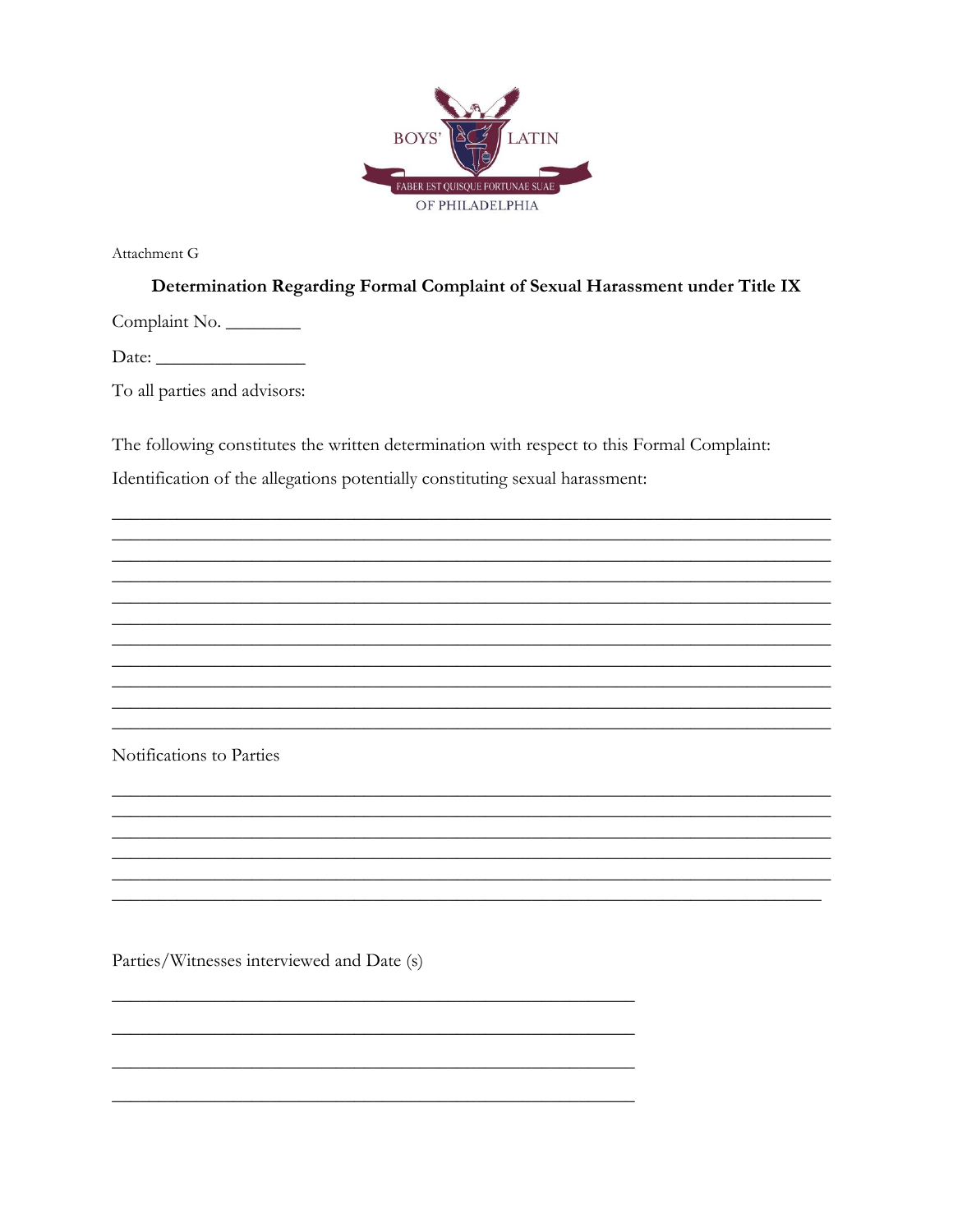Other procedural steps taken from the receipt of the formal complaint through the determination, including site visits, methods used to gather other evidence, and hearings held:

Findings of fact supporting the determination: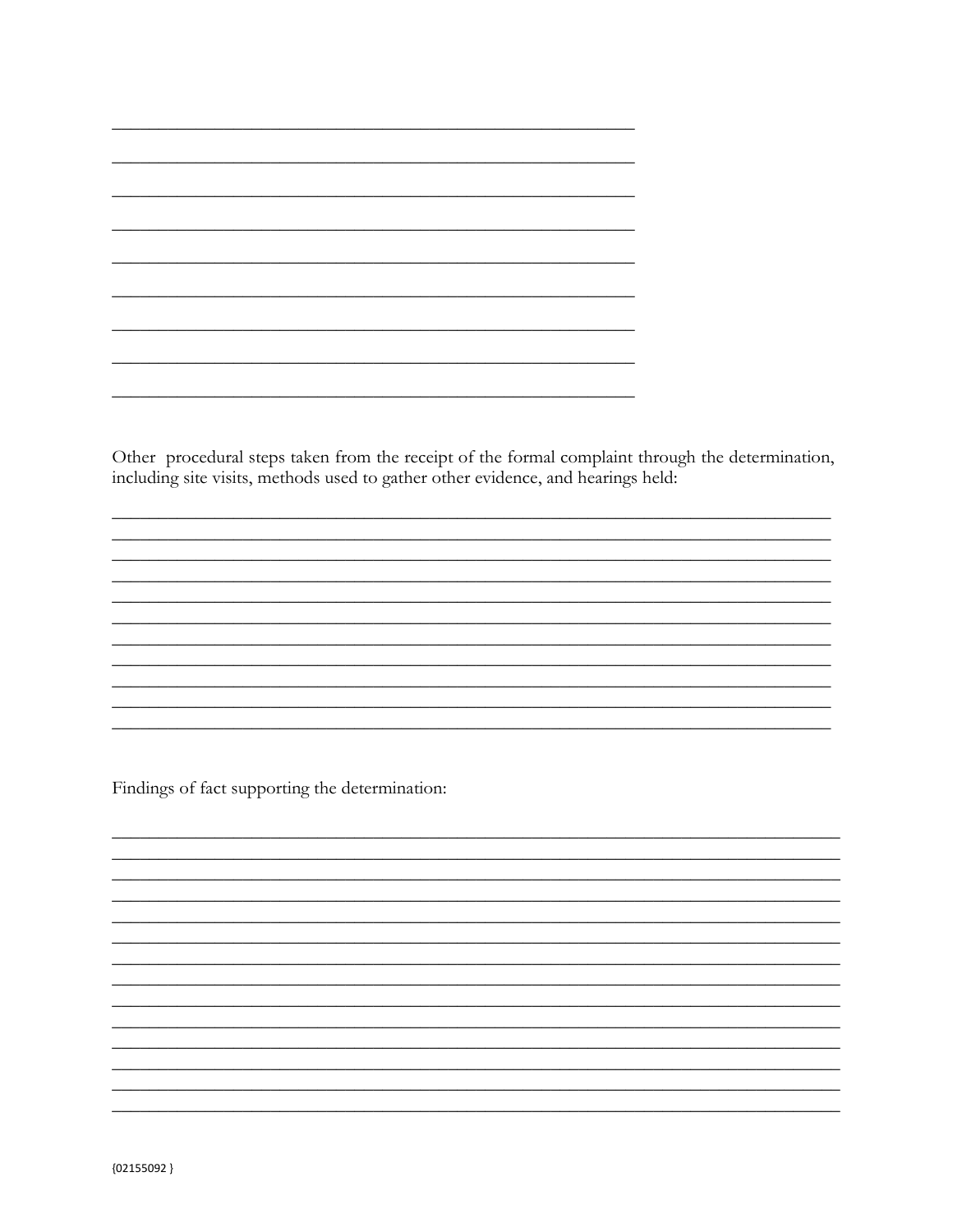Conclusions regarding the application of the School's code of conduct to the facts: